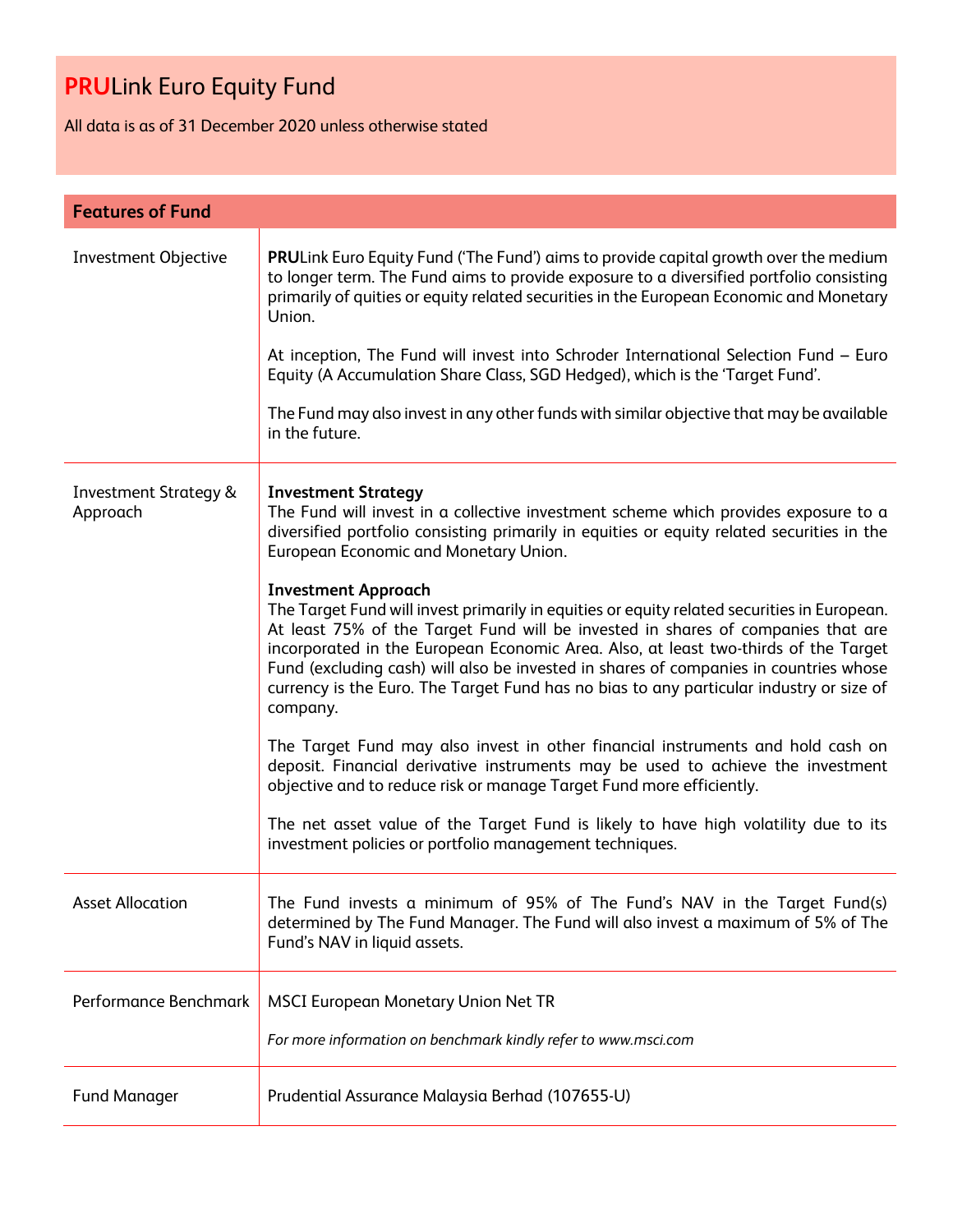All data is as of 31 December 2020 unless otherwise stated

| <b>Fees &amp; Charges</b>     |               |  |
|-------------------------------|---------------|--|
| <b>Fund Management Charge</b> | $1.50\%$ p.a. |  |
| Other Charge, if any          | Nil           |  |

### **Fund Performance**



**Notice: The graphs are included for illustrative purposes only. Past performance of The Fund is not an indication of its future performance.**

| Year | <b>Actual Performance</b><br><b>PRULink Euro Equity Fund</b> | <b>Benchmark</b><br><b>MSCI European Monetary Union Net TR</b> |
|------|--------------------------------------------------------------|----------------------------------------------------------------|
| 2016 | $2.66\%$ *                                                   | 10.04% *                                                       |
| 2017 | 8.79%                                                        | 15.48%                                                         |
| 2018 | $-15.54%$                                                    | $-15.13%$                                                      |
| 2019 | 23.73%                                                       | 22.08%                                                         |
| 2020 | $-0.91%$                                                     | 5.93%                                                          |

\*Fund Performance is from fund launch date until year end of the same year (non-annualised return).

*Sources: Lipper IM and Bloomberg, 31 December 2020*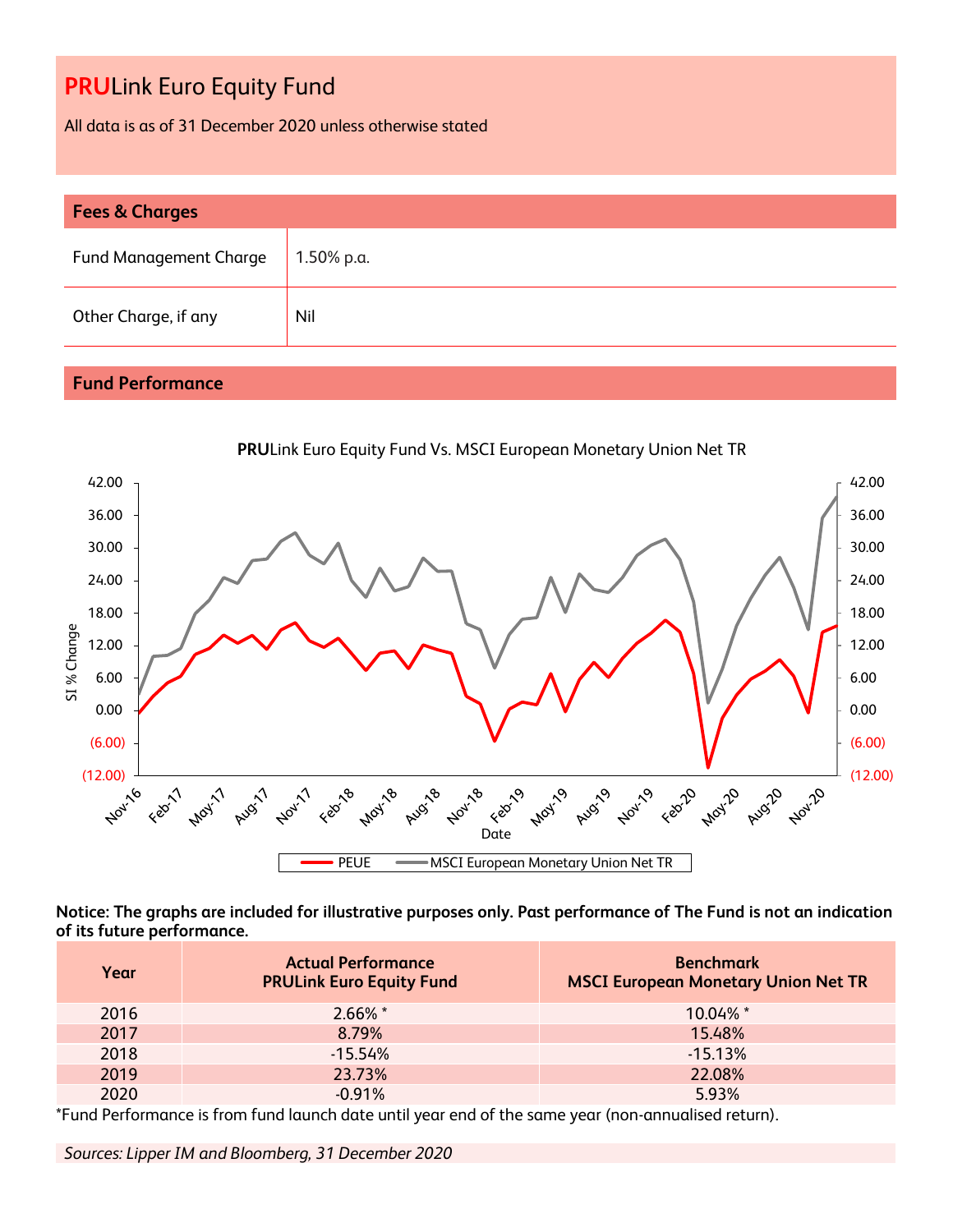All data is as of 31 December 2020 unless otherwise stated

#### **Additional disclosure for PRULink Euro Equity Fund**

**PRU**Link Euro Equity Fund feeds into Schroder International Selection Fund – Euro Equity (A Accumulation Share Class, SGD Hedged), which is managed by Schroder Investment Management (Luxembourg) S.A.

Management fees may be charged at The Fund and/or Target Fund(s) level. Please note that you will be charged a maximum of 1.50% p.a., being the combined annual fund management charge at The Fund and Target Fund(s) levels. Target Fund(s) with investment strategies to invest in Exchange Traded Funds ("ETF") or other Collective Investment Schemes may incur additional expenses at the Target Fund(s) level which is taken as part of the investment strategy considerations to deliver The Fund performance.

The performance of the Target Fund, Schroder International Selection Fund – Euro Equity (A Accumulation Share Class, SGD Hedged) as at 31 December 2020 is as follows:

| .10%<br>15.10%*<br>2.80%<br>26.27%<br>6.10%<br>.10%<br>AC<br>Net <sub>1</sub><br>: Performance | Vear | 2020 | 2019 | 2018 | 2017 | 2016 | 2015 |
|------------------------------------------------------------------------------------------------|------|------|------|------|------|------|------|
|                                                                                                |      |      |      |      |      |      |      |

\*Fund Performance is from fund launch date until year end of the same year (non-annualised return).

*Note: The above return is for Target Fund A Accumulation Share Class, and currency is SGD*

#### *Source: Bloomberg, 31 December 2020*

Notice: Past performance is not an indication of its future performance. This is strictly the performance of the investment/underlying funds, and not the returns earned on the actual premiums paid of the investment-linked insurance product.

Basis of calculation of past performance:

$$
= \left(\frac{Net\ Asset\ Value\ for\ Year\ n}{Net\ Asset\ Value\ for\ Year\ n-1} - 1\right)\%
$$

#### **Investment Risks**

The Fund is subjected to investment risks including the possible loss of the principal amount invested. The value of the units may fall as well as rise. In addition, The Fund is subjected to specific risk including and not limiting to:

#### **General Risks when Investing in The Fund**

#### **Market Risk in Europe**

The value of investments by The Fund may go up and down due to changing economic, political or market conditions, or due to an issuer's individual situation.

#### **Risk of Non-Compliance**

This risk arises from non-compliance with laws, rules and regulations, prescribed practices and the management company's internal policies and procedures, for example, due to oversight by the management company. Such noncompliance may force the management company to sell down the securities of The Fund at a loss to rectify the noncompliance and in turn affect the value of investors' investment in The Fund. To mitigate this risk, The Fund Manager has put in place internal controls to ensure its continuous compliance with laws, rules and regulations, prescribed practices and The Fund Manager's internal policies and procedures.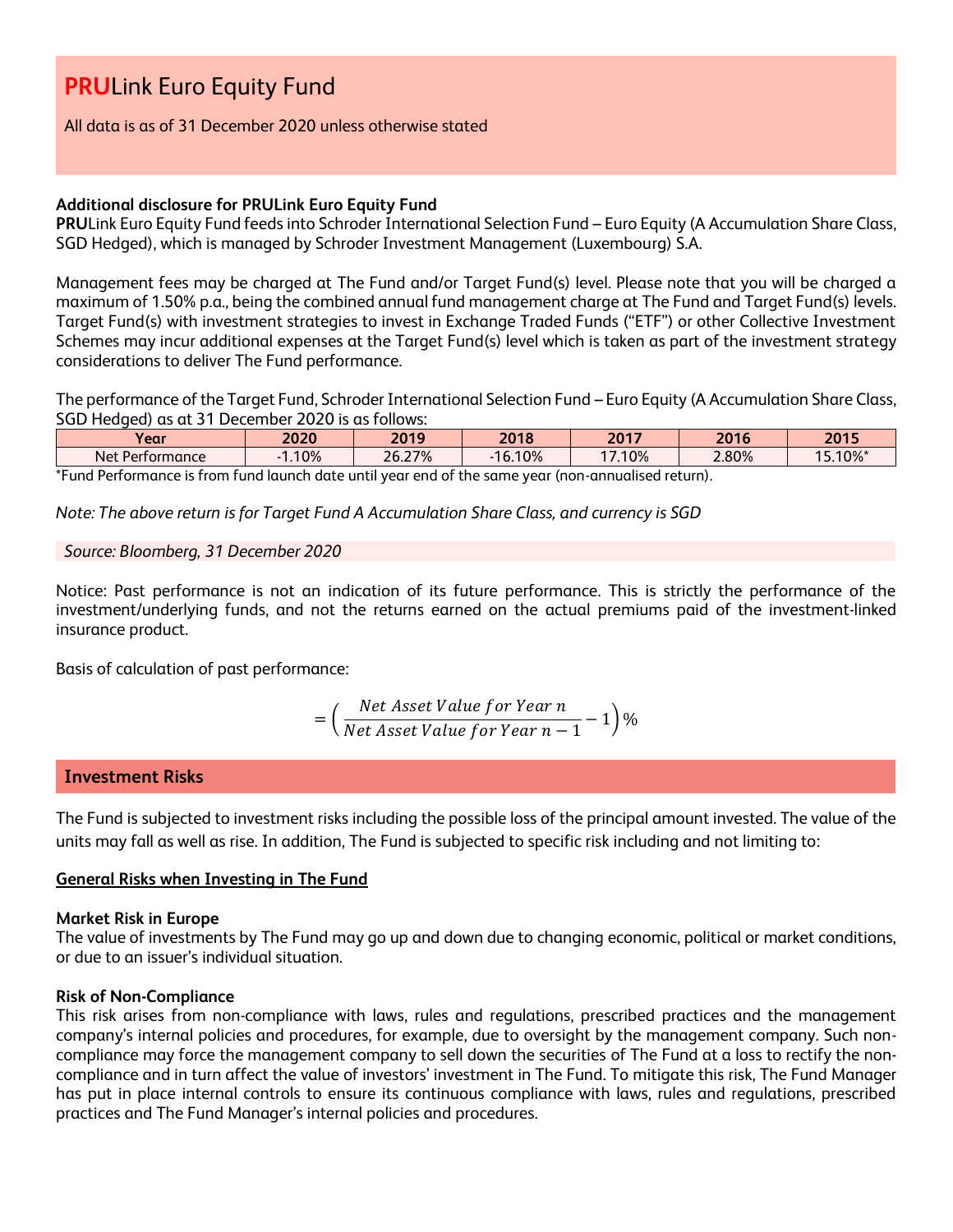#### All data is as of 31 December 2020 unless otherwise stated

#### **Inflation Risk**

This risk refers to the likelihood that an investor's investments does not keep pace with inflation, thus resulting in the investor's decreasing purchasing power even though the investment in monetary terms may have increased.

#### **Currency Risk**

The Fund is denominated in MYR, while the Target Fund(s) may be denominated in other currencies. The performance of The Fund may be affected by movements in the exchange rate between the MYR and the Target Fund(s)'s denominated currency. Where applicable, a currency hedge or a currency hedged class of fund may be used to minimise currency risk.

#### **Derivatives Risk**

Derivatives may potentially be used to hedge against any risk that may be derived from investing in the Target Fund(s), such as, but not limited to, currency risk.

#### **Fund Management of the Target Fund Risk**

While The Fund Manager will exercise due skill and care in selecting the Target Fund, it does not have control over the management of the Target Fund and there is no guarantee that the investment objective of The Fund will be met. This may affect the value of the policyholders' investments in The Fund.

The Target Fund may change its objective and become inconsistent with the objective of The Fund. In such instances, The Fund Manager will replace the Target Fund with another collective investment scheme which The Fund Manager considers to be more appropriate in meeting the objective of The Fund

#### **Specific Risks when Investing in the Target Fund**

#### **Counter Party Risk**

The counter party to a derivative or other contractual agreement or synthetic financial product could become unable to honour its commitments to the Target Fund, potentially creating a partial or total loss for the Target Fund.

#### **Liquidity Risk**

This risk arises because there is no secondary market for Target Fund. All redemption requests should be made to the distributor of Target Fund through whom shares were originally purchased. The liquidity of Target Fund may be limited if a significant portion of the assets of Target Fund is to be sold to meet redemption requests on a short time frame. During this period, the portfolio allocation may be modified to prioritise liquidity. In difficult market conditions, Target Fund may not be able to sell a security for full value or at all. This could affect performance and could cause Target Fund to defer or suspend redemptions of its Shares.

#### **Currency Risk**

The Target Fund(s) or its Sub-Fund(s)'s underlying investments may be denominated in their local currency, which may differ from the Target Fund(s) or its Sub-Fund(s)'s currency of denomination. The performance of the Target Fund(s) or its Sub-Fund(s) may be affected by movements in the exchange rate between the local currency of its underlying investments and the Target Fund(s) or its Sub-Fund(s)'s denominated currency.

#### **Derivatives Risk**

The Target Fund Manager(s) or its Sub-Fund Manager(s) may invest in derivatives which will be subject to risks. While the judicious use of derivatives by professional investment managers can be beneficial, derivatives involve risks different from, and, in some cases, greater than, the risks presented by more traditional securities investments. Some of the risks associated with derivatives are market risk, management risk, credit risk, liquidity risk and leverage risk. Investments in derivatives may require the deposit or initial margin and additional margin on short notice if the market moves against the investment positions. If no provision is made for the required margin within the prescribed time, the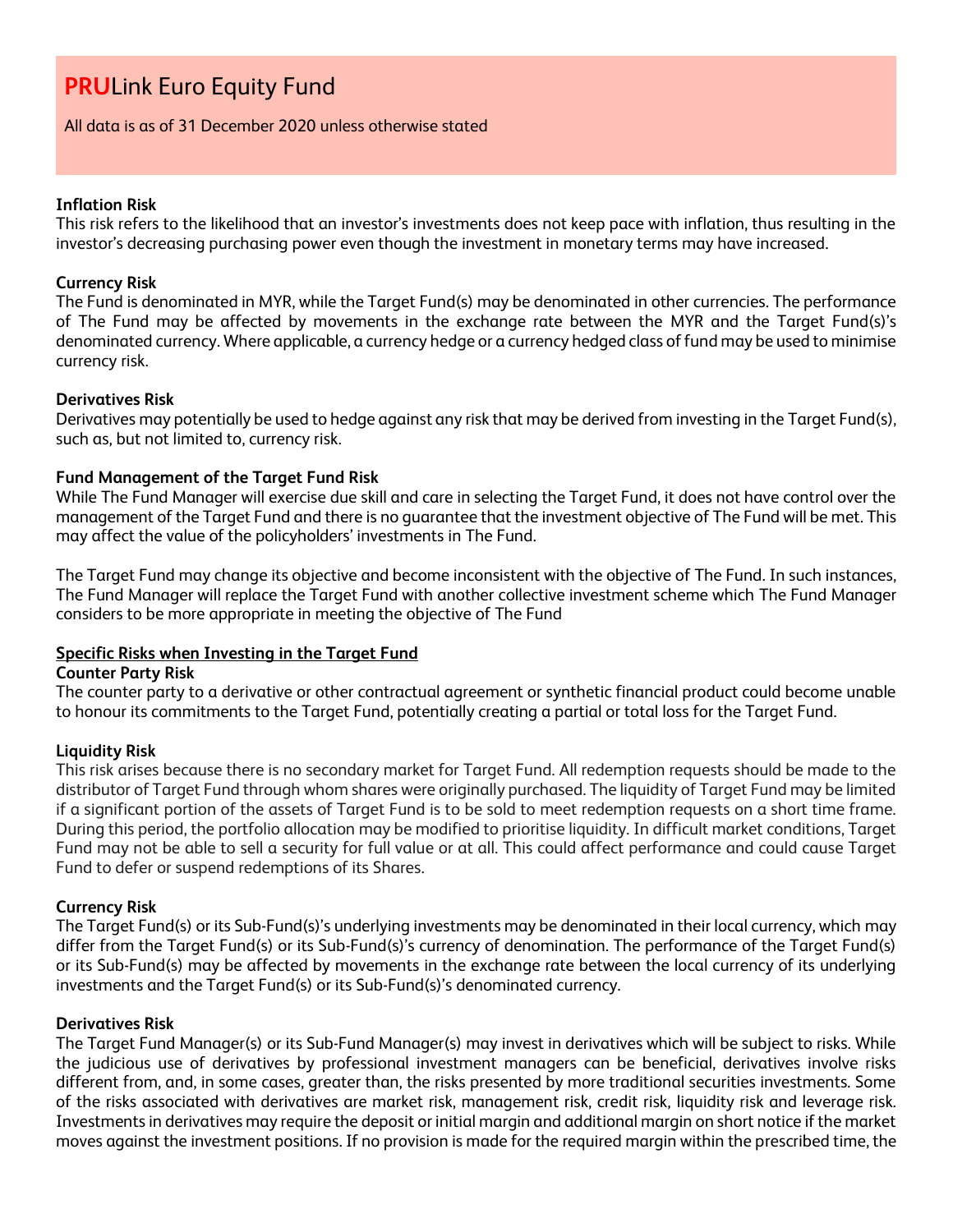All data is as of 31 December 2020 unless otherwise stated

investment may be liquidated at a loss. Therefore, it is essential that such investments in derivatives are monitored closely.

The Target Fund Manager(s) or its Sub-Fund Manager(s) has the necessary controls for investments in derivatives and have in place systems to monitor the derivative positions for the Target Fund(s) or its Sub-Fund(s). The Target Fund Manager(s) or its Sub-Fund Manager(s) does not intend to use derivatives transactions for speculation or leverage but may use them for efficient portfolio management and/or risk management. Currency risk is simply one of the market risks which The Fund will be exposed to and can be hedged using derivatives such as FX forwards/futures. Often the underlying currency risk may be taken on as a result of buying an underlying equity or bond. If the Target Fund Manager(s) or its Sub-Fund Manager(s) does not want to also take the currency risk associated with these underlying assets, the Target Fund(s) or its Sub-Fund(s) may use Forward Foreign Exchange contracts to hedge any currency risk derived from holdings of non-base currency positions. Essentially this use of currency forwards is to hedge currency risk in the Target Fund(s) or its Sub-Fund(s).

#### **Equity Risk**

Equity prices fluctuate daily, based on many factors including general, economic, industry or company news.

#### **Leverage Risk**

Target Fund uses derivatives for leverage, which makes it more sensitive to certain market or interest rate movements and may cause above-average volatility and risk of loss.

#### **Operational Risk**

Failures at service providers could lead to disruptions of fund operations or losses.

*The above should not be considered to be an exhaustive list of the risks which potential policyholders should consider before investing in The Fund. Potential policyholders should be aware that an investment in The Fund may be exposed to other risks of exceptional nature from time to time.*

#### **Risk Management**

Monitoring processes are in place to assess performance of the Target Fund and its adherence to the objectives of The Fund. If the Target Fund changes its objectives and/or becomes misaligned to the objectives of The Fund; or if performance of the Target Fund is consistently poor, The Fund Manager will replace the Target Fund with another collective investment scheme of similar objective.

#### **Target Fund:**

Schroders uses several risk management tools to measure trade and monitor investment risks

#### 1. Portfolio Investment Restrictions Checking Systems

Charles River Investment Management system, an external system, is widely used throughout Schroders investment centres. Its integrated compliance module produces automatic warnings and alerts, before orders are executed and post-trade, when the batch report is run, for orders and positions that are not compliant with the restrictions previously coded.

#### 2. Portfolio Risk Management Systems

Portfolio Risk Investment Strategy Manager (PRISM) is an in-house application which identifies active risk, size, beta, non-index positions and sources of risk by decomposing portfolios into stock specific, sector and characteristic exposures. Risk based PRISM data is sourced from Style Research which is an external system. Details are also provided on a portfolio's exposure to style characteristics. Information about both stock and asset diversification is displayed as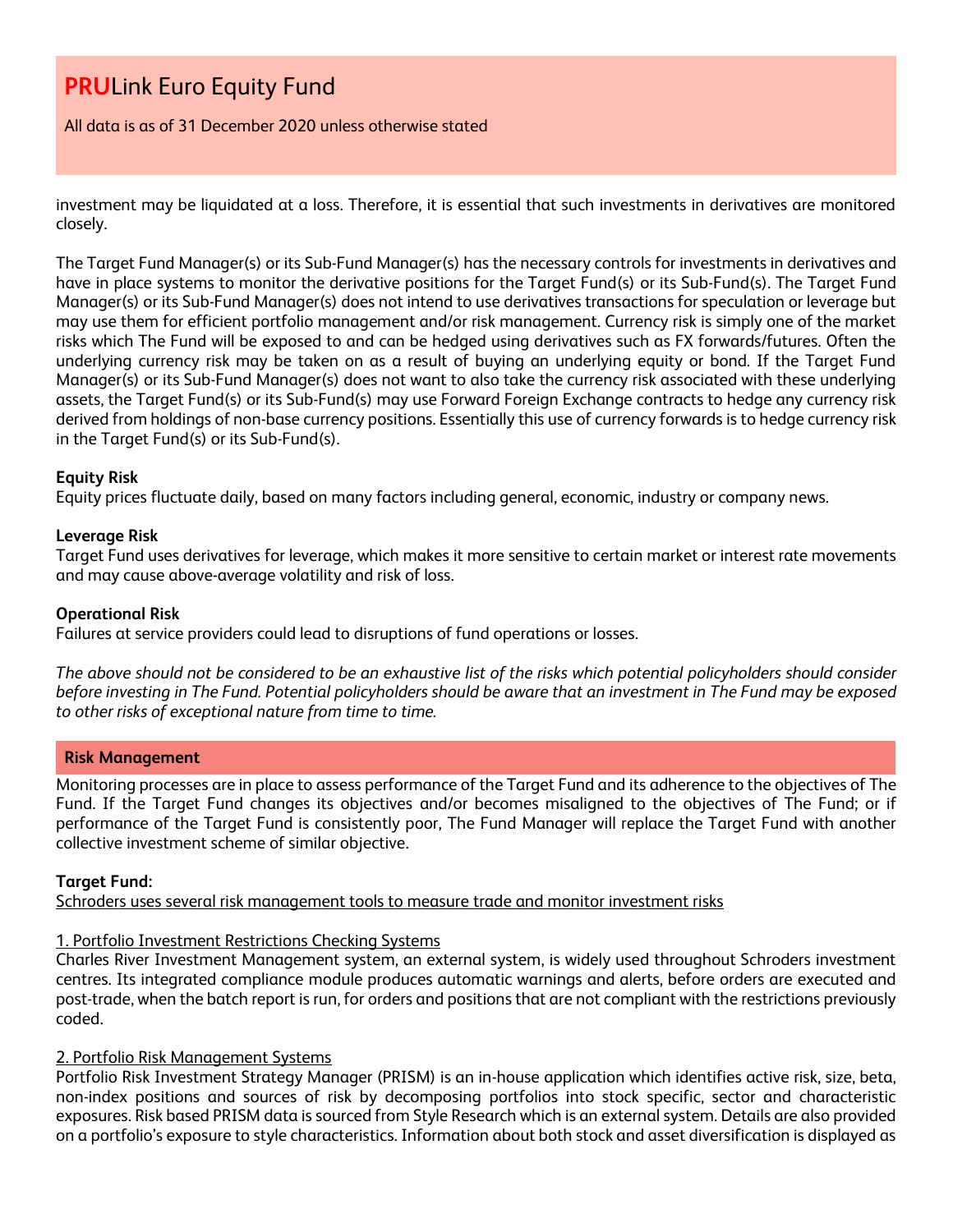All data is as of 31 December 2020 unless otherwise stated

marginal contribution to tracking error. PRISM also allows fund managers to assess the probable impact of decisions on the total risk profile of a portfolio, thus looking forward at the effect of potential strategies.

Schroders Investment Risk Exceptions (SIREN) produces a monthly report for the Product Manager, highlighting any exposures that fall outside the prescribed portfolio limits. These exceptions are then checked with the relevant fund manager before a rationale is entered into the system against each notification. These rationales and any agreed actions are reviewed at the next Equity Risk Committee.